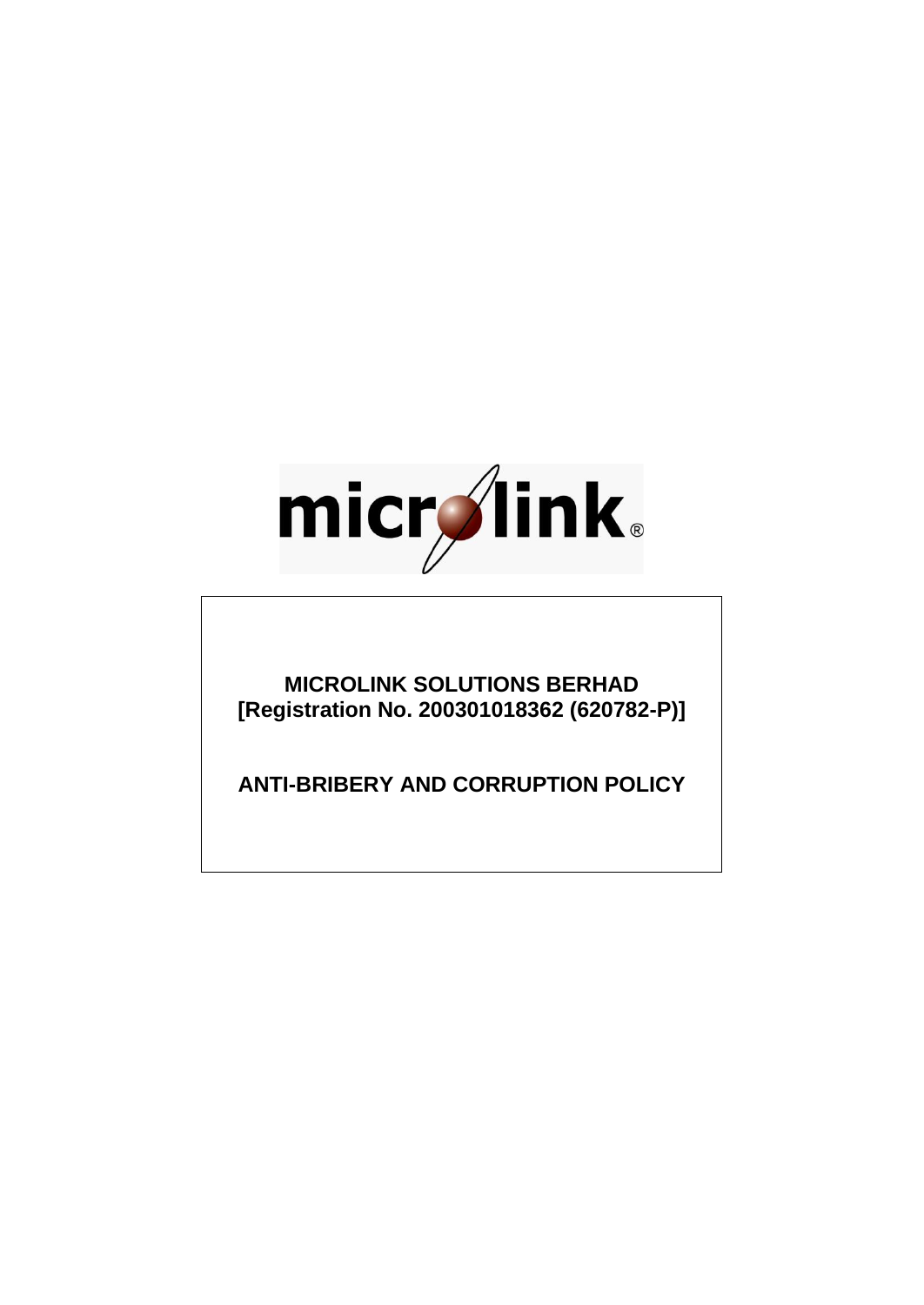# micr**ylink**.

MICROLINK SOLUTIONS BERHAD [Registration No. 200301018362 (620782-P)]

### **TABLE OF CONTENTS**

| 1.0  |                                                  |  |
|------|--------------------------------------------------|--|
| 2.0  | GIFT, ENTERTAINMENT AND CORPORATE HOSPITALITY  7 |  |
| 3.0  |                                                  |  |
| 4.0  |                                                  |  |
| 5.0  |                                                  |  |
| 6.0  |                                                  |  |
| 7.0  |                                                  |  |
| 8.0  |                                                  |  |
| 9.0  |                                                  |  |
| 10.0 |                                                  |  |
| 11.0 |                                                  |  |
| 12.0 |                                                  |  |
| 13.0 |                                                  |  |
|      |                                                  |  |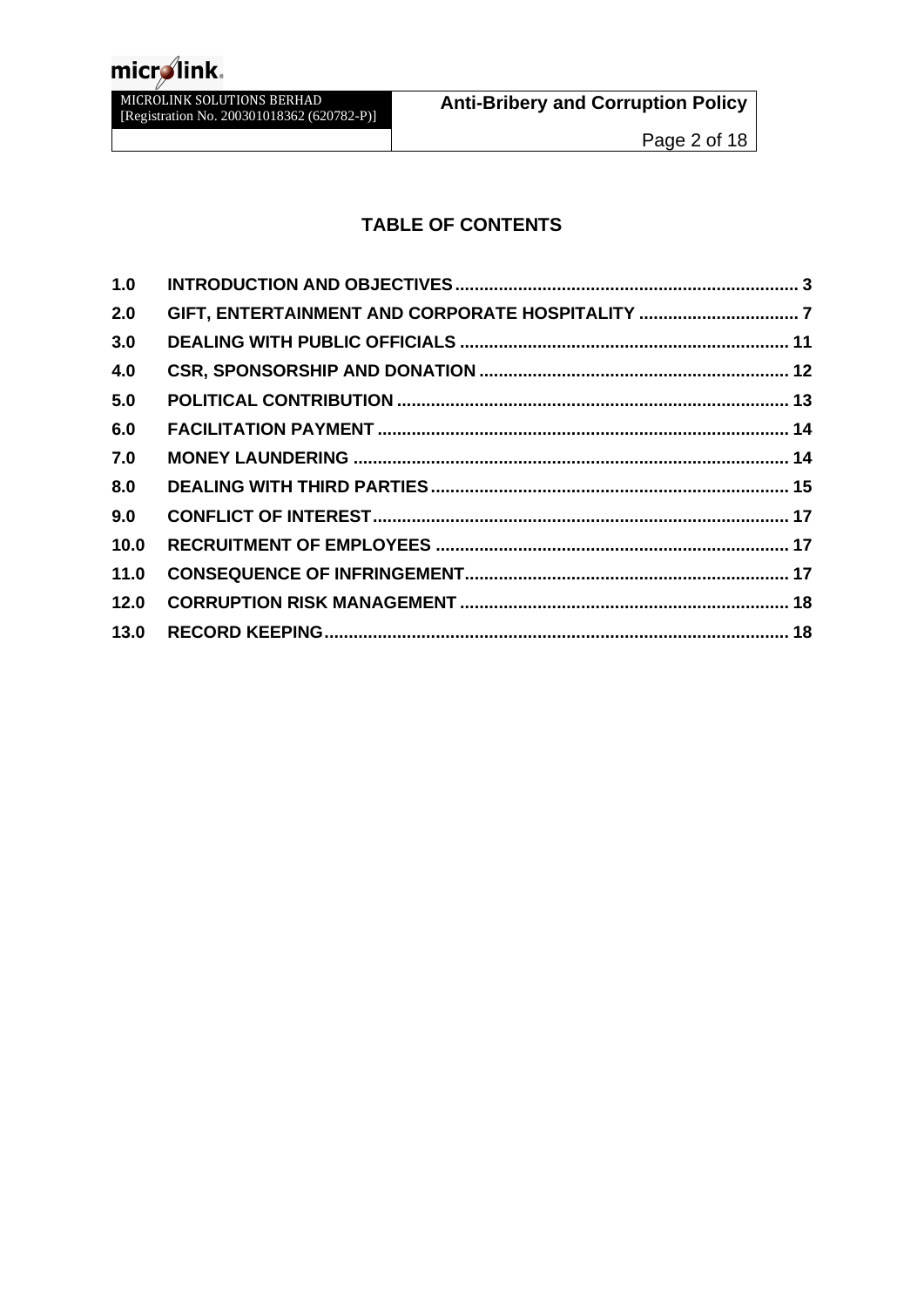#### <span id="page-2-0"></span>**1.0 INTRODUCTION AND OBJECTIVES**

#### **1.1 Application of the Anti-Bribery and Corruption Policy ("ABC Policy")**

It is the policy of the MICROLINK Group to conduct its business in an open, honest and ethical manner. The MICROLINK Group adopts a zero-tolerance approach to all forms of Corruption.

This ABC Policy is applicable to every Director, Employee and Staff of the MICROLINK Group who are expected to carry out their duties in a professional manner with utmost integrity while avoiding (i) any acts of Corruption and/or Conflict of Interest, or (ii) the likelihood or appearance of any acts of Corruption and/or Conflict of Interest. Jointventure companies in which a MICROLINK Group company is a non-controlling coventurer and associated companies are encouraged to adopt the ABC Policy or similar principles and standards. Contractors, sub-contractors, consultants, vendors, agents, representatives, business partners and others performing work or services for or on behalf of the MICROLINK Group will comply with it in relevant part when performing such work or services.

The respective supervisors are responsible to ensure that their subordinates read, understand and comply with this ABC Policy at all times. This does not remove the individual's responsibility to inform himself/herself of the appropriate requirements.

If a local law conflicts with the ABC Policy, the law will prevail. However, if a local custom, norm or practice conflicts with the ABC Policy, the ABC Policy will prevail. In particular, the MICROLINK Group requires compliance with the relevant laws in relation to Corruption, including but not limited to, the Malaysian Anti-Corruption Commission ("MACC") Act 2009 (Amendment 2018), the Penal Code (Act 574) ("Penal Code") and the Anti-Money Laundering and Anti-Terrorism Financing Act 2001 ("AMLA 2001").

#### **1.2 Objectives**

The objective of this ABC Policy is to reiterate the MICROLINK Group's commitment to comply with all laws relating to anti-Bribery and anti-Corruption in Malaysia.

This ABC Policy sets out the statements and guidelines in relation to improper solicitation, Bribery and other Corrupt activities and issues that may arise in the course of business. It is intended to serve as a preventive tool to help the MICROLINK Group's Directors, Employees and Staff understand, recognise, detect and avoid potential Corrupt practices

#### **1.3 MACC Act 2009 (Amendment 2018)**

The MACC Act 2009 (Amendment 2018) sets out the following offences relating to Bribery and Corruption:

(a) Soliciting or receiving any Gratification as an inducement or a reward for doing or forbearing to do anything;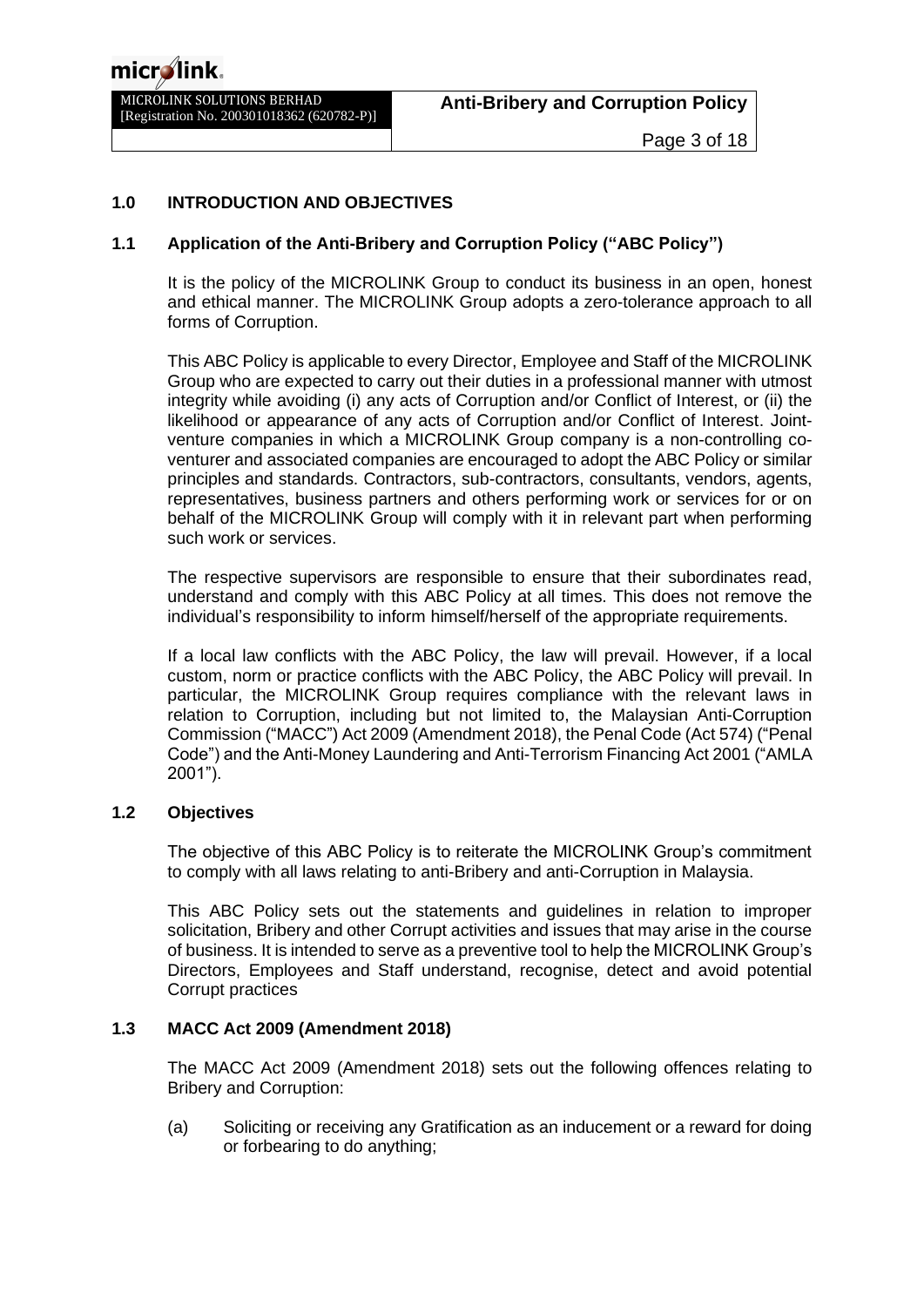- (b) Giving, promising or offering any Gratification as an inducement or a reward for doing or forbearing to do anything;
- (c) Giving or using false, erroneous or defective statements with the intention to deceive or mislead;
- (d) Being an officer of a public body, using his office or position for any Gratification; and
- (e) Failing to report any of the above offences.

Any commission, participation or involvement in these offences, and any related wrongdoings or misconducts, constitute a serious violation of this ABC Policy.

#### **1.4 Abbreviations, Acronyms and Definitions**

For purposes of the ABC Policy, the following abbreviations, acronyms and definitions will be applicable:

| CEO            | <b>Chief Executive Officer</b>                                                                               |
|----------------|--------------------------------------------------------------------------------------------------------------|
| <b>HOD</b>     | Head of Department/Company (which shall include a CEO and<br>Chief Operating Officer, or his/her equivalent) |
| <b>BUH</b>     | <b>Business Unit Head</b>                                                                                    |
| H <sub>C</sub> | Human Capital                                                                                                |

**Bribery** means the action of soliciting, receiving, giving or promising Bribes.

**Bribes** are Gratifications given specifically for the purpose of enticing winning favours or to influence the decision or behaviour of an individual or company to benefit a party or the organisation represented.

**Cash** may include but not limited to money in any currencies, in any transaction form such as bank notes or coins, bank cheque, money order, and postal order.

**Conflict of Interest** means a situation in which an individual or company with an obligation to the MICROLINK Group has a conflicting interest, or is in a position to take advantage for personal benefit, including the benefit for their Family/Household and friends. This would undermine the duties of good faith, fidelity, diligence and integrity as expected by the MICROLINK Group from its Directors, Employees, Staff and Third Parties acting for or on its behalf, in the performance of their duties and obligations.

**Corruption** means any unlawful or improper behaviour that seeks to gain an advantage through illegitimate means, and includes without limitation, Bribery, abuse of power, extortion, fraud, deception, collusion, cartels, embezzlement and money laundering. The word "**Corrupt**" shall be construed accordingly.

**Directors** means the directors of companies under the MICROLINK Group including all independent and non-independent directors, executive and non-executive directors, as well as alternate or substitute directors.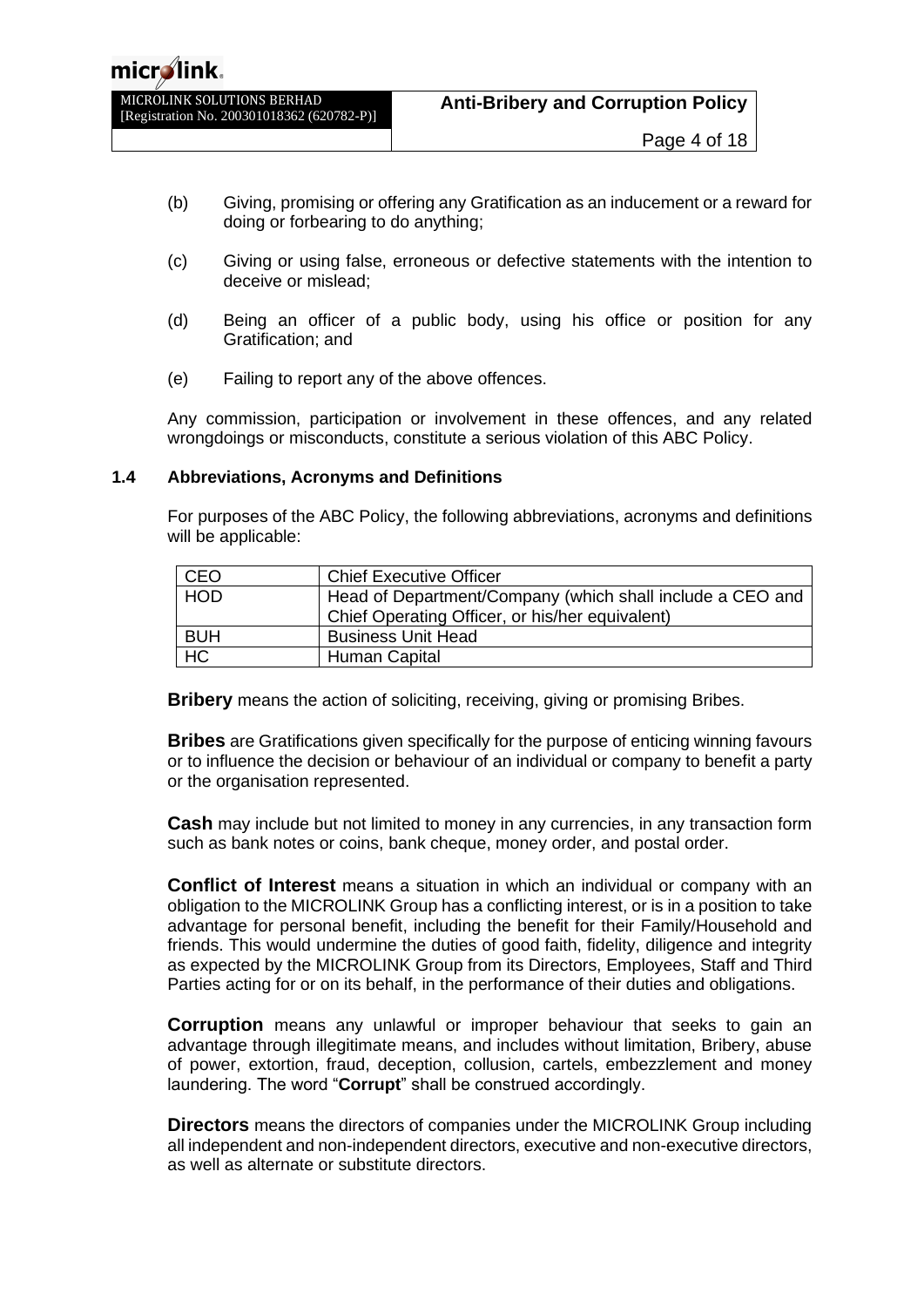| MICROLINK SOLUTIONS BERHAD                 |  |  |
|--------------------------------------------|--|--|
| [Registration No. 200301018362 (620782-P)] |  |  |

**Employees** are any persons who are in the employment of the MICROLINK Group, including but not limited to, permanent and temporary executives, non-executives, secretaries, secondees and individuals on direct hire including contract employees.

**Facilitation Payment** is defined as any and all payments made to secure or expedite the performance by a person performing a routine or administrative duty or function.

**Family/Household** includes spouse(s), children (including step-children and adopted children), parents, step-parents, siblings, step-siblings, grandparents, grandchildren, in-laws, uncles, aunts, nieces, nephews, and first cousins, as well as other relevant members of the household.

**Gifts** may include but not limited to consumables and non-consumables items and products such as:

- Food and beverages, including festive hampers and goodie baskets
- Admission tickets to entertainment and/or sporting events
- Electrical consumer products
- **IT, telecommunication products, gadgets and computer peripherals**
- **Souvenirs**
- Tokens

**Gratification** is defined under the MACC Act 2009 (Amendment 2018) as:

- money, donation, Gift, loan, fee, reward, valuable security, property or interest in property (whether movable or immovable), financial benefit, or any other similar advantage
- any office, dignity, employment, contract of employment or services, and agreement to give employment or render services in any capacity
- any payment, release, discharge or liquidation of any loan, obligation or other liability, whether in whole or in part
- any valuable consideration of any kind, any discount, commission, rebate, bonus, deduction or percentage
- any forbearance to demand any money or money's worth or valuable thing
- any other service or favour, including protection from any penalty or disability incurred or apprehended or from any action or proceedings of a disciplinary, civil or criminal nature, whether or not already instituted, and including the exercise or the forbearance from the exercise of any right or any official power or duty
- any offer, undertaking or promise, whether conditional or unconditional, of any of the above gratifications

**MICROLINK Group** means Microlink Solutions Berhad, its subsidiaries and controlled companies. "Controlled companies" mean companies wherein Microlink Solutions Berhad owns 51% or more shareholding, controls the composition of their Board of Directors or controls more than half of their voting power, and includes the subsidiaries of any of the aforementioned companies. The expression "MICROLINK Group" is used for convenience where references are made to companies within the MICROLINK Group in general. The companies in which Microlink Solutions Berhad has direct or indirect shareholding are distinct legal entities.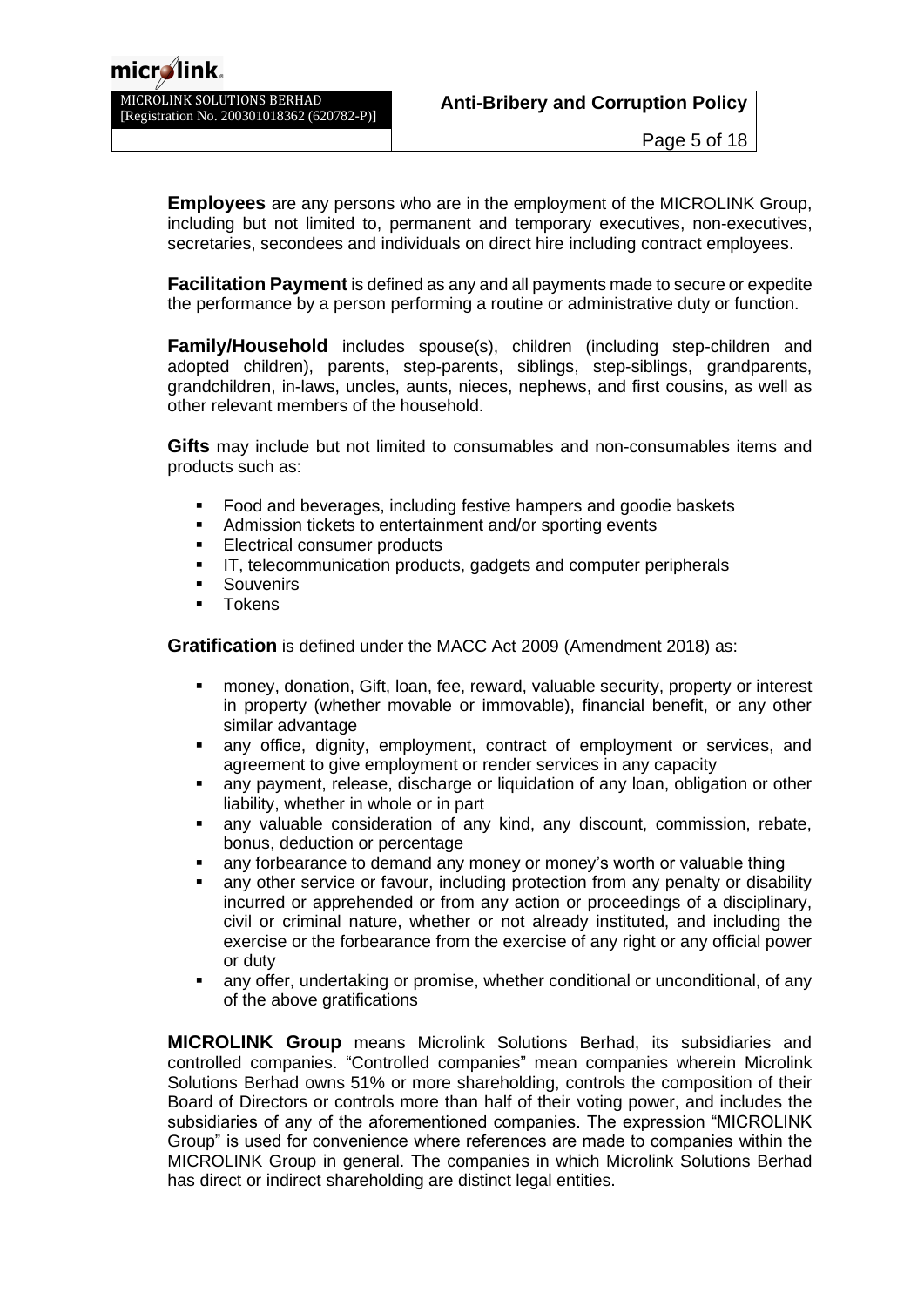| MICROLINK SOLUTIONS BERHAD                 |
|--------------------------------------------|
| [Registration No. 200301018362 (620782-P)] |

**Money Laundering** is defined as an action occurring when the criminal origin or nature of money or assets is hidden in legitimate business dealings or when legitimate funds are used to support criminal activities, including financing terrorism.

**Public or Government Officials** include, without limitation, candidates for public office, officials of any political party, and officials of state-owned enterprises other than the MICROLINK Group.

**Souvenirs** may include but not be limited to articles given as part of donor's business activities such as:

- Marketing premiums (stationeries, diary, notepad, key ring, calendar)
- Promotional items (cap/hat, T-shirt, bag)

**Staff** includes Employees, trainees and interns, direct contractors, sub-contractors, agents, representatives and direct consultants.

**Third Parties** may include customers, contractors, suppliers, consultants, agents, joint venture partners, external companies, intermediaries, introducers and any other stakeholders or business partners with whom a business relationship, whether current, prospective or historic exists.

**Tokens** may include but not limited to items given as appreciation such as:

- **Bouquet of flowers**
- Memento of an event (e.g. plaque)

#### **1.5 Review and Changes to the ABC Policy**

The ABC Policy may be reviewed and amended from time to time in order to ensure that it is in line with the latest developments in the laws relating to Corruption as well as evolving industry standards. Any amendment to the ABC Policy shall be subject to the approval of the Board of Directors of Microlink Solutions Berhad.

#### **1.6 Responsibility for the ABC Policy**

The HC Department shall be the process owner of the ABC, and shall be responsible for developing, communicating, reviewing and enforcing the ABC. The HC Department may cooperate with the HODs and BUHs of other departments to ensure compliance of the ABC Policy by the Directors, Employees and Staff under their respective supervision, or to implement any new processes and procedures under the ABC Policy.

The effectiveness and performance of the MICROLINK Group's anti-Bribery and anti-Corruption framework may be reviewed by an external risk consulting firm once every three (3) years, or as and when deemed necessary by the HC Department.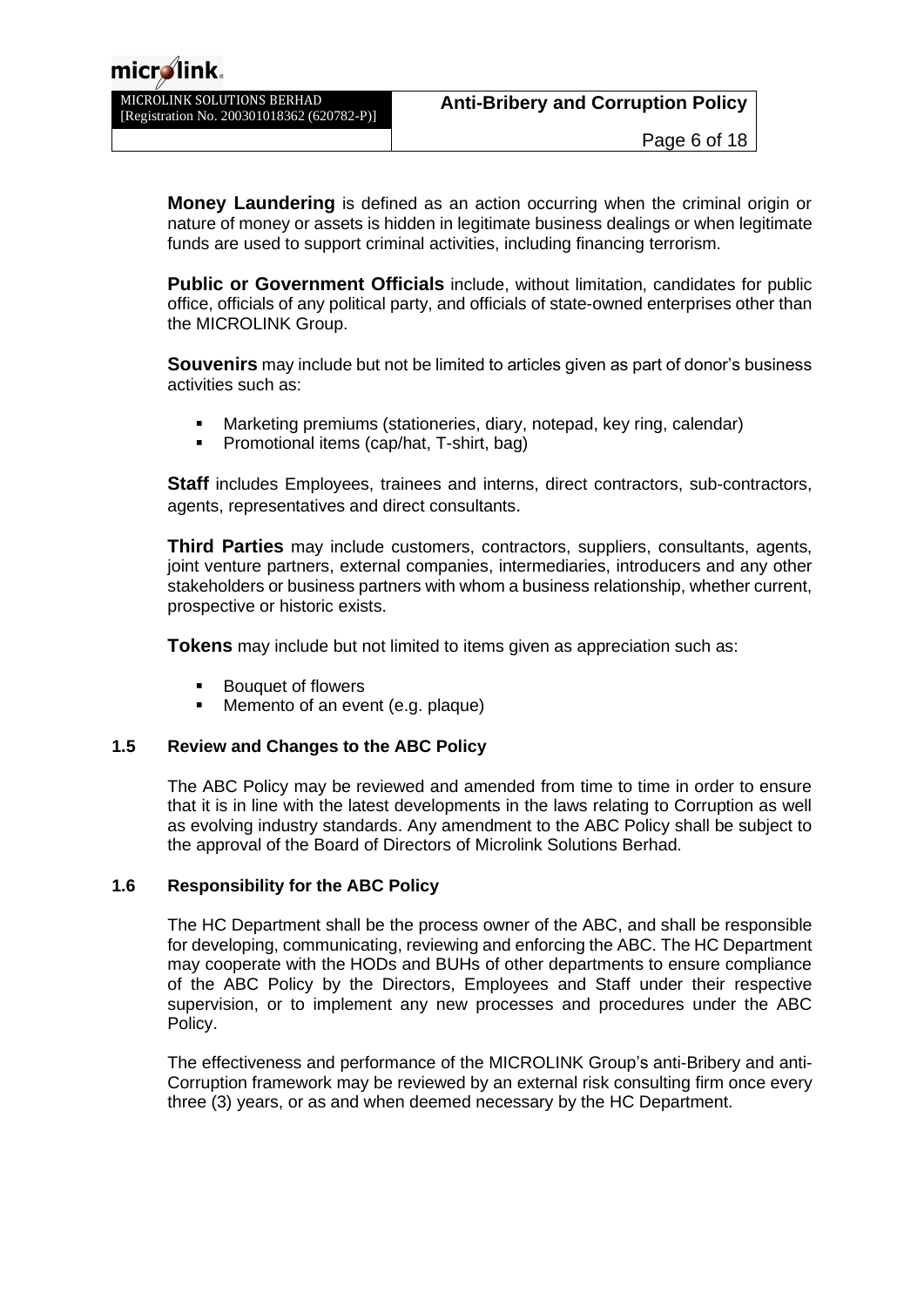#### <span id="page-6-0"></span>**2.0 GIFT, ENTERTAINMENT AND CORPORATE HOSPITALITY**

#### **2.1 No Gift Policy**

The MICROLINK Group has adopted a "No Gift Policy" whereby, subject only to certain narrow exceptions, the MICROLINK Group's Employees and Directors, Family/Household members or agents acting for or on behalf of the MICROLINK Group Employees, Directors or their Family/Household members are prohibited from, directly or indirectly, receiving or providing gifts.

The MICROLINK Group requires its Employees and Directors to abide by this policy to avoid Conflict of Interest or the appearance of Conflict of Interest for either party in on-going or potential business dealings between the MICROLINK Group and external parties as a gift can be seen as a Bribe that may tarnish the MICROLINK Group's reputation or be in violation of anti-Bribery and anti-Corruption laws.

It is the responsibility of Employees and Directors to inform external parties involved in any business dealings with the MICROLINK Group that the MICROLINK Group practices a "No Gift Policy" and to request the external party's understanding for and adherence with this policy.

#### **2.2 Receiving Gifts**

Exchange of Gifts can be a very delicate matter where, in certain cultures or situations, gift giving is a central part of business etiquette. Some external parties may still insist on providing Gifts to the MICROLINK Group's Directors, Employees and/or their Family/Household members in certain situations which do not fall within the general exceptions. Although the general principle is to immediately refuse or return such Gifts, accepting a Gift on behalf of the MICROLINK Group is allowed only in very limited circumstances, as set out in section 2.4 below and whereby refusing the Gift is likely to seriously offend and may sever the MICROLINK Group's' business relationship with the Third Party. However, in no circumstances can a Director, Employee or their Family/Household members accept gifts in the form of cash or cash equivalent, including but not limited to:

- (a) commission, loans, credit cards, lottery tickets, cash vouchers;
- (b) shares or equity interest in any registered company;
- (c) personal discounts or benefits not offered to the public; and/or
- (d) trade point cards of any retailer.

In the limited circumstances where an Employee is allowed to accept a Gift, Employees are expected to immediately record the Gift in the Gift Register maintained by the Manager of the Admin Department and notify the respective HOD/BUH who will then decide whether to approve the acceptance of the Gift or require it to be returned. Directors should inform the Company Secretary, as soon as reasonably practicable, and seek advice when faced with a similar situation.

Even if it may appear disrespectful to refuse a Gift from a Third Party, nevertheless, if there is a Conflict of Interest situation (e.g. bidding is in progress and the company that gave the Gift is one of the bidders) then clearly the HOD/BUH cannot approve the acceptance of the said Gift. In this situation, the Gift must be politely returned with a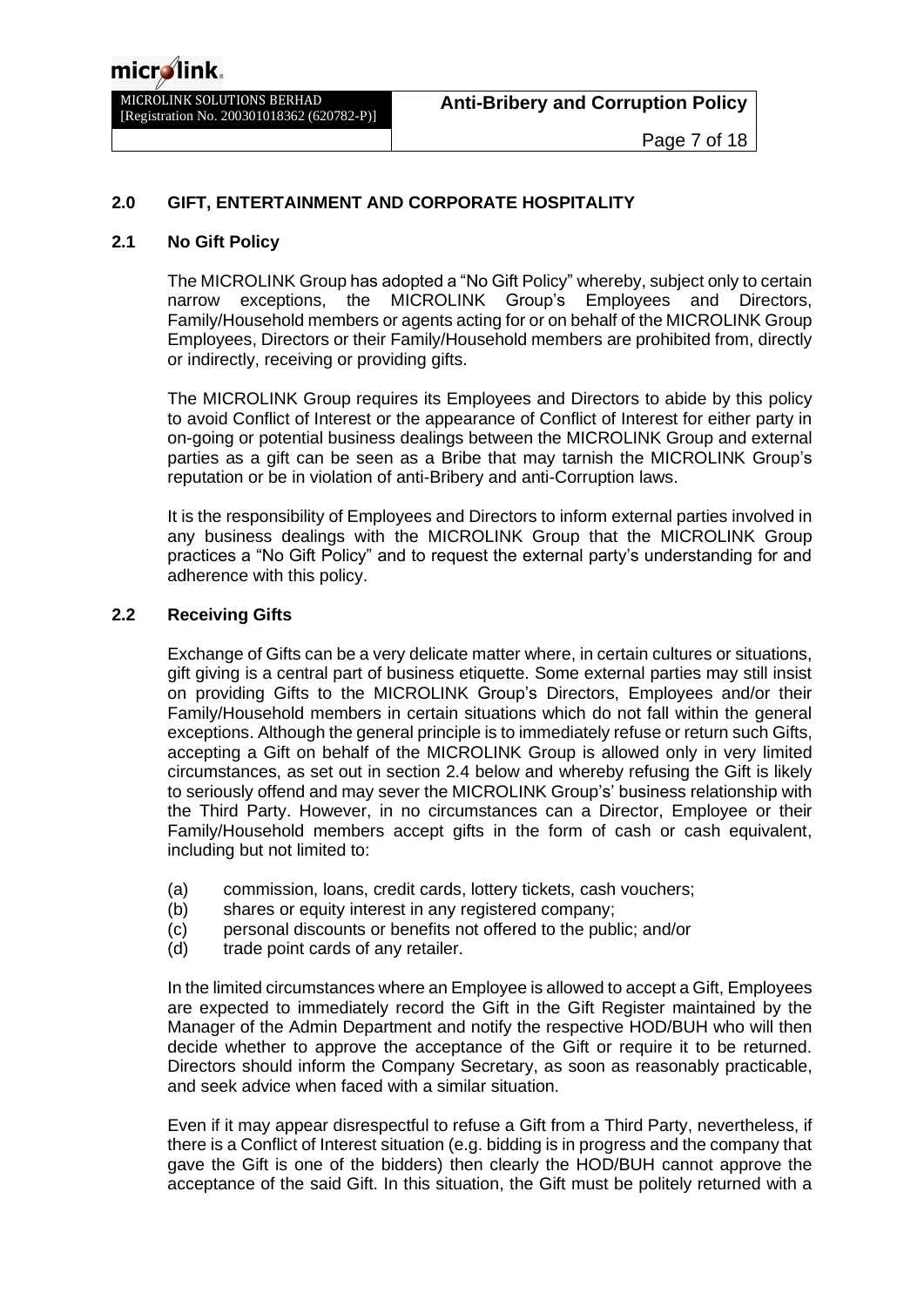| MICROLINK SOLUTIONS BERHAD                 | <b>Anti-Bribery and Corruption Policy</b> |
|--------------------------------------------|-------------------------------------------|
| [Registration No. 200301018362 (620782-P)] |                                           |
|                                            |                                           |

note of explanation about the MICROLINK Group's "No Gift Policy" and this ABC Policy. In the event the HOD/BUH approves the acceptance of the Gift, it must be treated as company property and it shall be determined whether the Gift should be treated/handled in any of the following manner:

- (a) Donate the gift to charity; or<br>(b) Hold it for departmental disp
- Hold it for departmental display; or
- (c) Share it with other Employees; or
- (d) Permit it to be retained by the Employee to be used publicly for the benefit of other Employees.

In determining the above, HODs/BUHs are expected to exercise proper care and judgment in each case, taking into account pertinent circumstances including the character of the Gift, its purpose, the position/seniority of the person(s) providing the Gift, the business context, reciprocity, applicable laws and cultural norms. For Gifts exceeding a monetary value of **RM500**, the acceptance of the gift must also be approved by the Group CEO or Executive Director in addition to the approval of the relevant HOD/BUH.

#### **2.3 Providing Gifts**

Generally, Employees and Directors are not allowed to offer, promise or provide gifts to Third Parties unless it falls within the exceptions identified at section 2.4 below.

Any gift must be unsolicited and not affect, or be perceived as affecting, business judgment. Gifts should only be offered in connection with a customary business or cultural occasion and in good faith. Employees and Directors are strictly prohibited from offering, promising or providing gifts in the form of cash, cash equivalents, kickbacks and loans under any circumstances.

#### **2.4 Exceptions to the "No Gift Policy"**

Although generally the MICROLINK Group practices a "No Gift Policy", there are certain exceptions to the general rule whereby the receiving and provision of Gifts are permitted in the following situations:

- (a) Exchange of Gifts at a company-to-company level (e.g. Gifts exchanged between companies as part of an official company visit/courtesy call and thereafter the said Gift is treated as company property);
- (b) Gifts from a company to external institutions or individuals in relation to the company's official functions, events and celebrations (e.g. commemorative gifts or door gifts offered to all guests attending the event);
- (c) Gifts from the MICROLINK Group to Employees and Directors and/or their Family/Household members in relation to an internal or externally recognised company function, event and celebration (e.g. in recognition of an Employee's/Director's service to the MICROLINK Group);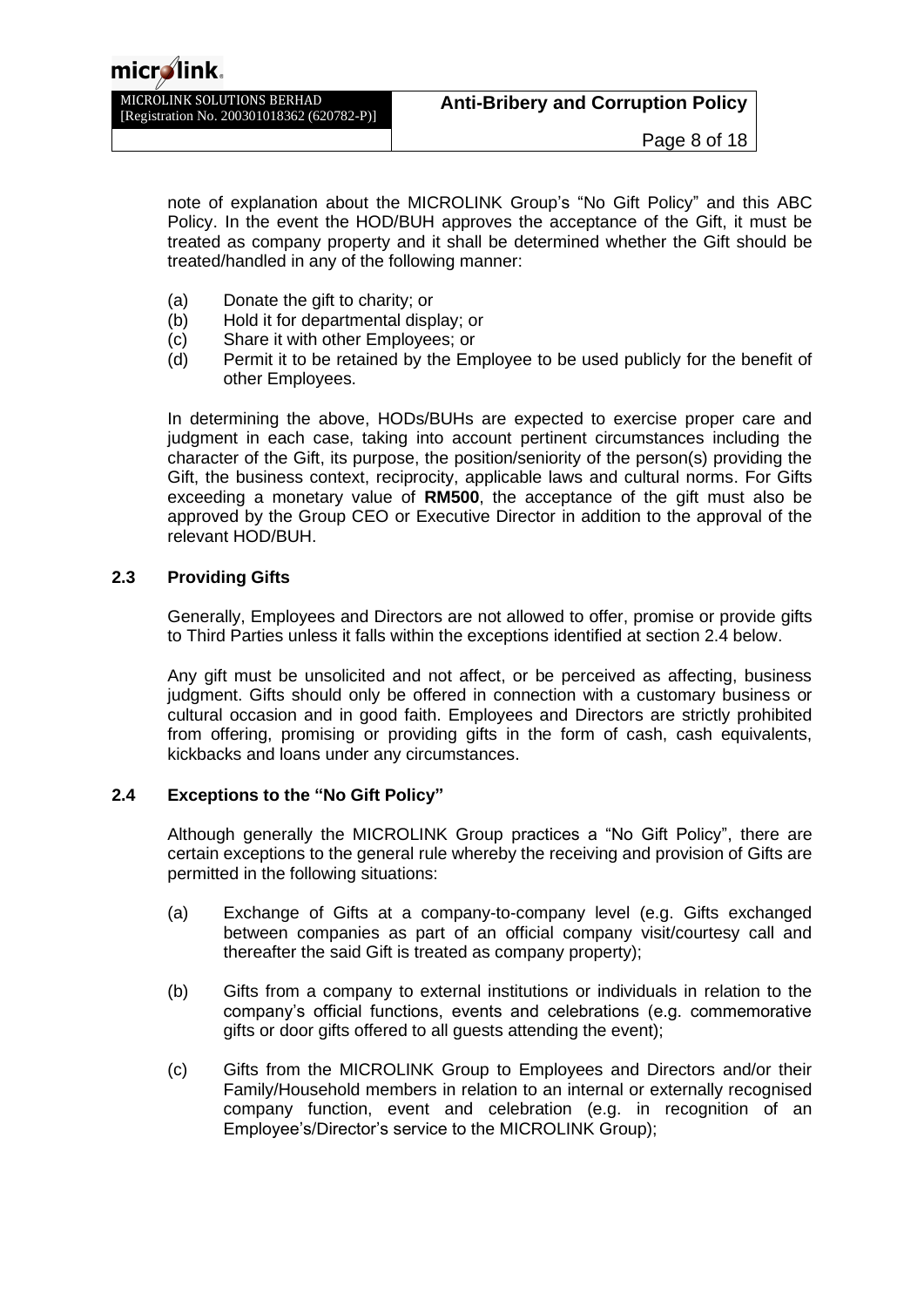- (d) Souvenirs or Tokens of nominal or insubstantial value (defined as less than **RM100**) bearing the MICROLINK Group's or the donor's company logo, which are given out to members of the public, delegates, customers, partners, shareholders and key stakeholders attending events such as conferences, exhibitions, training, trade shows, general meetings etc. and deemed as part of the company's brand building or promotional activities;
- (e) Festive hampers or other perishable items (e.g. fruits, flowers, cakes, etc.) of market value of **RM500** or less in total for the package which are given and received during festivals or special occasions not on a personal basis, to be shared and distributed to all employees of the recipient company. In the event any Employee or Director receives festive hampers or perishable items which are believed to be **RM500** above in market value for the total package, he/she may only accept the gift on the following conditions:
	- (i) the non-acceptance of the gift would offend the Third Party and/or potentially sever the business relationship;
	- (ii) the gift is shared and distributed to all Employees; and
	- (iii) he/she must immediately politely inform the Third Party to refrain from giving such gifts in the future as so to be in line with this ABC Policy;
- (f) Gifts from the MICROLINK Group to external parties who have no business dealings with the MICROLINK Group (e.g. monetary gifts or gifts in-kind to charitable organisations).

Gifts should be given as openly and transparently. If an Employee or Director is unable or has reservations to do so, then the Gift is not to be given.

Any Gifts given must be properly recorded in the books and records of the MICROLINK Group.

Even in the above exceptional circumstances where Gifts may be given, Employees and Directors are still expected to exercise proper judgment in handling gift activities and behave in a manner consistent with the general principles set out below:

- Conscientiously maintain the highest degree of integrity;
- **EXED** Always exercise proper care and judgment;
- Avoid Conflicts of Interest or the perception of it;
- Refrain from taking advantage of official position or exercising authority to further personal interest or for any Gratification (whether for himself/herself or his/her Family/Household member) at the expense of the MICROLINK Group, and
- Comply with applicable laws, regulations and the MICROLINK Group's policies and procedures.

#### **2.5 Providing Entertainment**

The MICROLINK Group recognises that providing modest entertainment is a legitimate way of building business relationships and as such a common practice within the business environment to foster good business relationship with external clients. As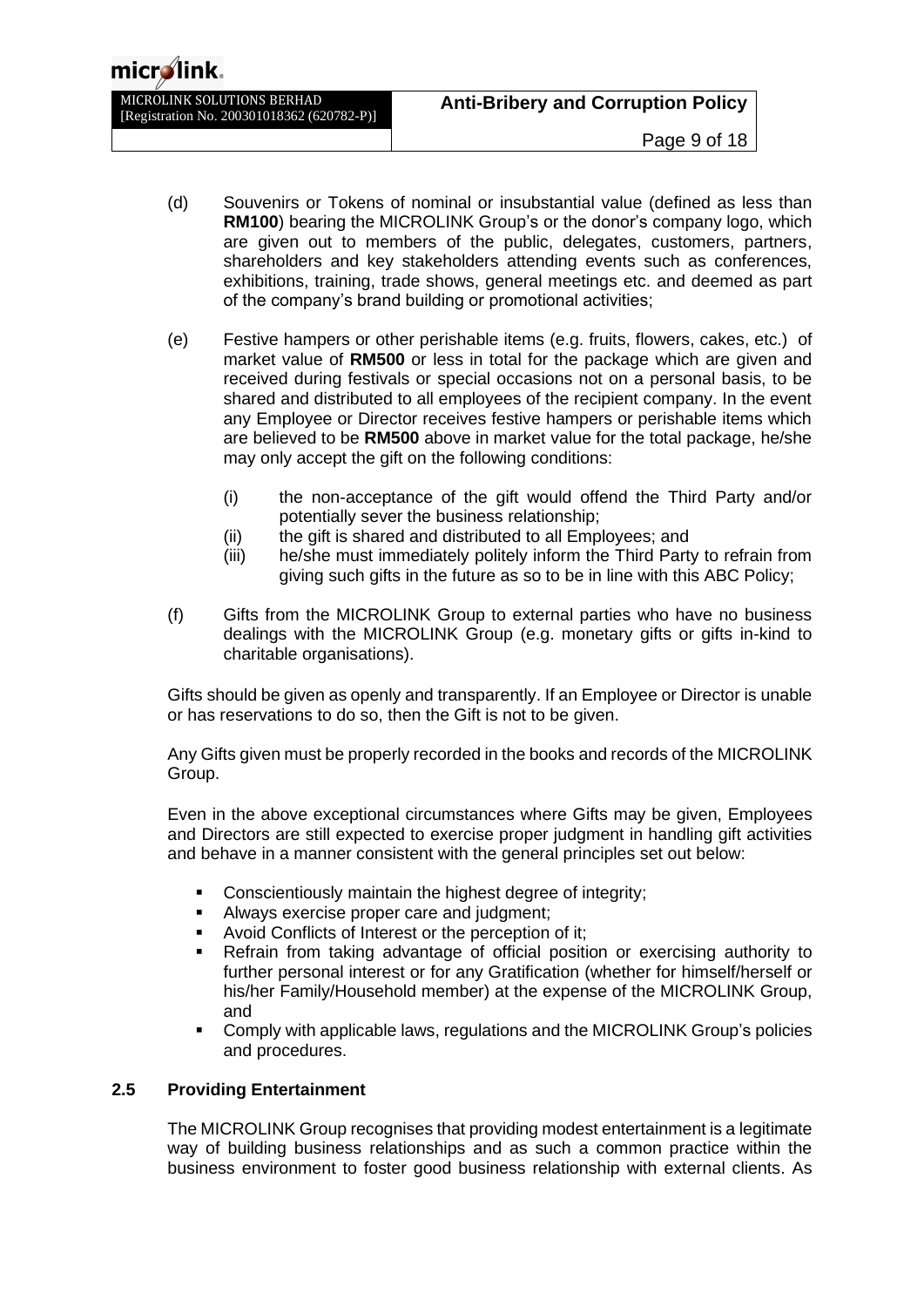| micr∕∕link.                                                              |                                           |
|--------------------------------------------------------------------------|-------------------------------------------|
| MICROLINK SOLUTIONS BERHAD<br>[Registration No. 200301018362 (620782-P)] | <b>Anti-Bribery and Corruption Policy</b> |
|                                                                          | Page 10 of 18                             |

such, eligible Employees and Staff are allowed to entertain external clients through a reasonable act of hospitality as part of business networking as well as a measure of goodwill towards the recipients.

In some cultures, the act of hospitality through entertainment is a central part of business etiquette. However, this may not necessarily be the case in every culture or in all circumstances as it may create a negative perception if observed or known by others despite selfless motives behind the entertainment provided. Employees and Directors should always bear in mind that this is an area where perception is often regarded as more important than facts and therefore proper care and judgment should always be exercised when providing entertainment to Third Parties, especially when it involves public officials, to ensure compliance with anti-Bribery and anti-Corruption laws.

Employees and Directors are strictly prohibited from providing or offering to provide entertainment with a view to improperly cause undue influence on any party in exchange for some future benefit or result. Any acts of this nature, whether provided directly or indirectly through an intermediary, may be construed as an act of Bribery and contrary to the general values and principles of the ABC Policy.

Entertainment must be unsolicited and must not be extended to the recipient's Family/Household members or other guests. They may only be offered in conjunction with legitimate business meetings and events endorsed by the MICROLINK Group (never on a stand-alone basis), must be reasonable and proportionate and does not generate a sense of obligation towards the MICROLINK Group.

#### **2.6 Receiving Entertainment**

The MICROLINK Group recognises that the occasional acceptance of a reasonable and modest level of entertainment provided by Third Parties in the normal course of business is a legitimate way to network and build good business relationships. However, it is important for Employees and Directors to exercise proper care and judgment before accepting entertainment offered or provided by a Third Party. This is not only to safeguard the MICROLINK Group's reputation, but also to protect Employees and Directors from allegations of impropriety or undue influence.

Under no circumstances, however, may Employees, Directors or any of their Family/Household members accept entertainment in exchange for an exercise or nonexercise of the MICROLINK Group's authority or otherwise to the detriment of the MICROLINK Group.

#### **2.7 Corporate Hospitality**

Corporate hospitality is recognised as a legitimate way to network and build goodwill in business relationships. Corporate hospitality usually comprises of meals, travel or transportation, accommodation and recreation. There is, however, a fine line between what is considered to be legitimate vs. illegitimate forms of corporate hospitality. The question is whether there is any intention to influence or that may be perceived to influence the improper outcome of a business decision by providing the corporate hospitality.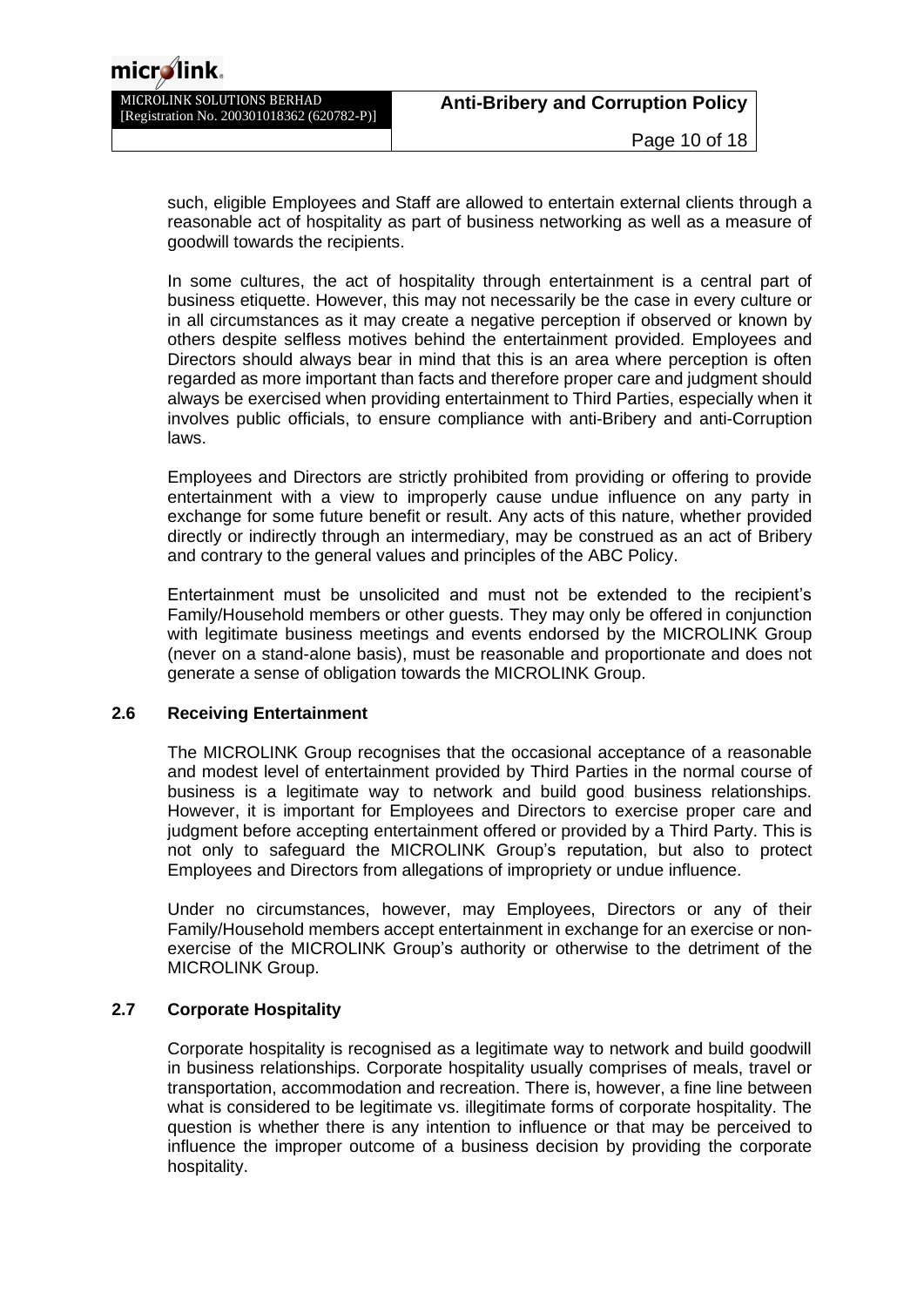Corporate hospitality would be illegitimate in the following situations:

- If it provides an advantage to another person if offered; or
- If it is given with the intention of inducing the recipient to perform a relevant function improperly; or
- If there is knowledge that acceptance of the advantage would in itself be improper performance.

Even the appearance of any of the above situations is sufficient reason for an Employee or Director to reject the receipt of and/or not provide the corporate hospitality.

Employees and Directors are strictly prohibited from either paying for or participating in any corporate hospitality activities that are lavish or immoral which may bring disrepute or controversy to the MICROLINK Group, such as gambling, karaoke, massages, unregulated violent sports, illicit drugs and intoxication by alcohol.

Transparency International has advocated that corporate hospitality arrangements/activities should conform to the following basic principles:

- Transparency, in that all corporate hospitality is reported and written approval is obtained, all records of which are properly kept;
- Proportionality, in that the corporate hospitality must not be too excessive. In addition, the corporate hospitality must be commensurate with the recipient's official capacity and not be provided to him/her in his/her personal capacity;
- Reasonableness, in ensuring that the corporate hospitality is not lavish; and
- Bona fide, where the intention to offer and/or provide the corporate hospitality is done with good and legal intentions.
- 2.8 Employees and Directors are expected to exercise proper care and judgment when faced with any situation involving gifts, entertainment and corporate hospitality. If there exists any doubt on whether it is acceptable to provide or accept any gifts, entertainment and/or corporate hospitality, Employees and Directors should consult the HC Department for advice.

#### <span id="page-10-0"></span>**3.0 DEALING WITH PUBLIC OFFICIALS**

Caution must be exercised when dealing with public officials. Providing gift, entertainment or corporate hospitality to public officials or their Family/Household members is generally considered a 'red flag' situation.

Employees and Directors are prohibited from providing gift, entertainment or corporate hospitality to, or paying for non-business travel and hospitality for, any government official or their Family/Household members without first having obtained: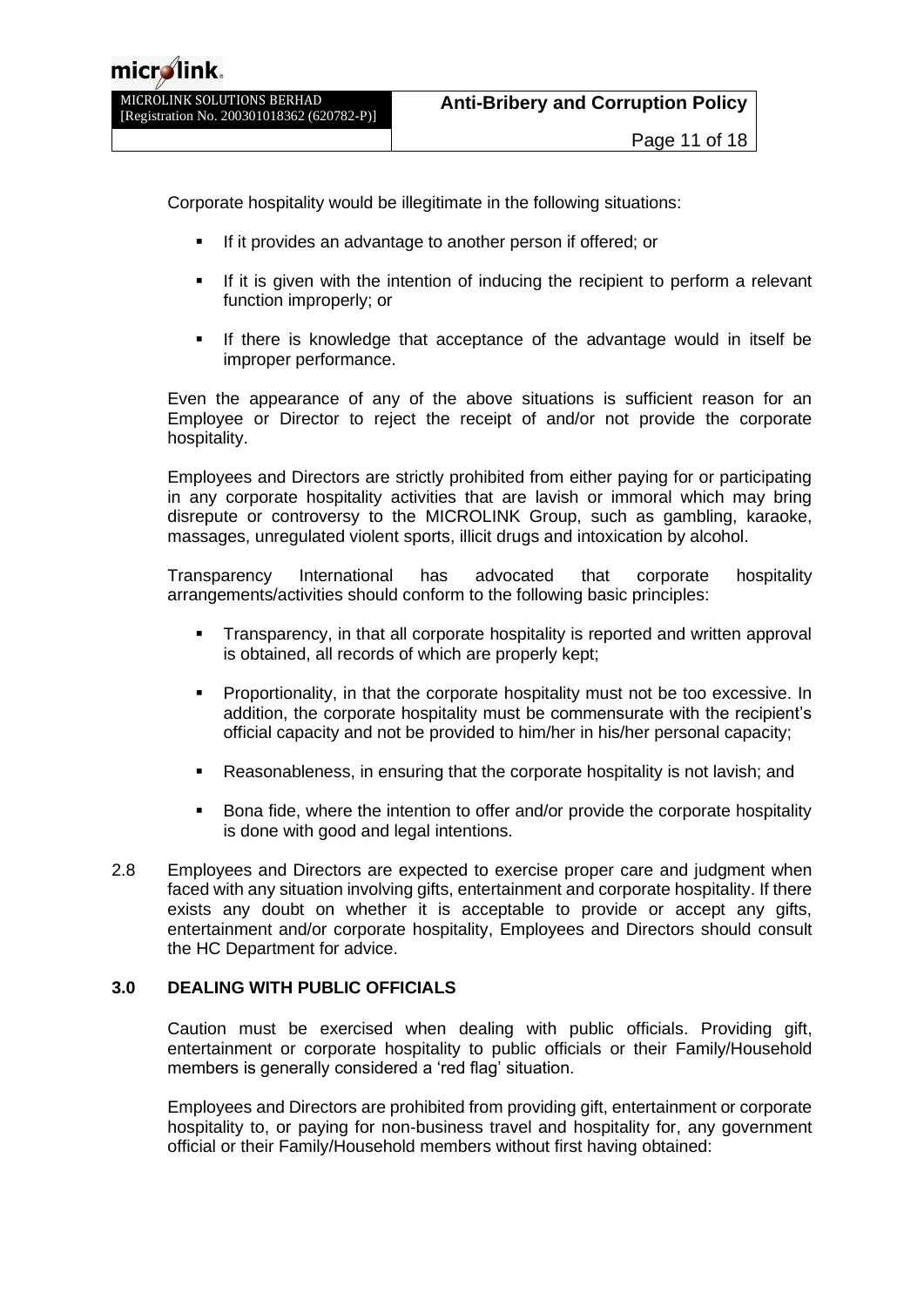- (a) if he/she is an Employee, the express written permission from of an Executive Director in consultation with the HC Department and/or Legal Department;
- (b) if he/she is a Director, the express written permission of Microlink Solutions Berhad's Board of Directors.

If approval is obtained for the provision of a gift, entertainment or corporate hospitality to public officials, the Director or Employee must ensure that the gift, entertainment or corporate hospitality is not excessive and lavish, and must be commensurate with the official designation of the public official and not be given to him/her in his/her personal capacity.

#### <span id="page-11-0"></span>**4.0 CSR, SPONSORSHIP AND DONATION**

As a responsible corporate citizen, the MICROLINK Group is committed to contributing to the wellbeing of the people and the nation. It is however important that all Corporate Social Responsibility (CSR), sponsorships and donations are made in accordance with the MICROLINK Group's policies and receive prior authorisation by, depending on the threshold set out in the MICROLINK Group's policies, Microlink Solutions Berhad's Management or the Board, as the case may be.

#### **4.1 Corporate Social Responsibility**

As part of the MICROLINK Group's commitment to incorporate social responsibility and sustainable development, as a general matter, the MICROLINK Group provides such assistance in appropriate circumstances and in an appropriate manner. However, such requests must be carefully examined for legitimacy and not be made to improperly influence a business outcome.

The proposed recipient must be a legitimate organisation and appropriate due diligence must be conducted in particular to ascertain whether any public officials are affiliated with the organisation.

Any red flags must be resolved before committing any funds to the programme. Even requests determined to be legitimate and authentic must be carefully structured to ensure that the benefits reach their intended recipients.

#### **4.2 Sponsorship and Donation**

Employees must ensure that all sponsorships and donations are not used as a subterfuge for Bribery or used to circumvent or avoid any of the provisions of the ABC Policy, including in particular, the prohibition on Bribery.

The MICROLINK Group needs to be certain that donations to foreign-based charities or beneficiaries are not disguised illegal payments to government officials, and must ensure that the charity does not act as a conduit to fund illegal activities in violation of international anti-money laundering, anti-terrorism and other applicable laws.

In accordance with the MICROLINK Group's commitment to contribute to the community coupled with its values of integrity and transparency, all sponsorships and donations must comply with the following: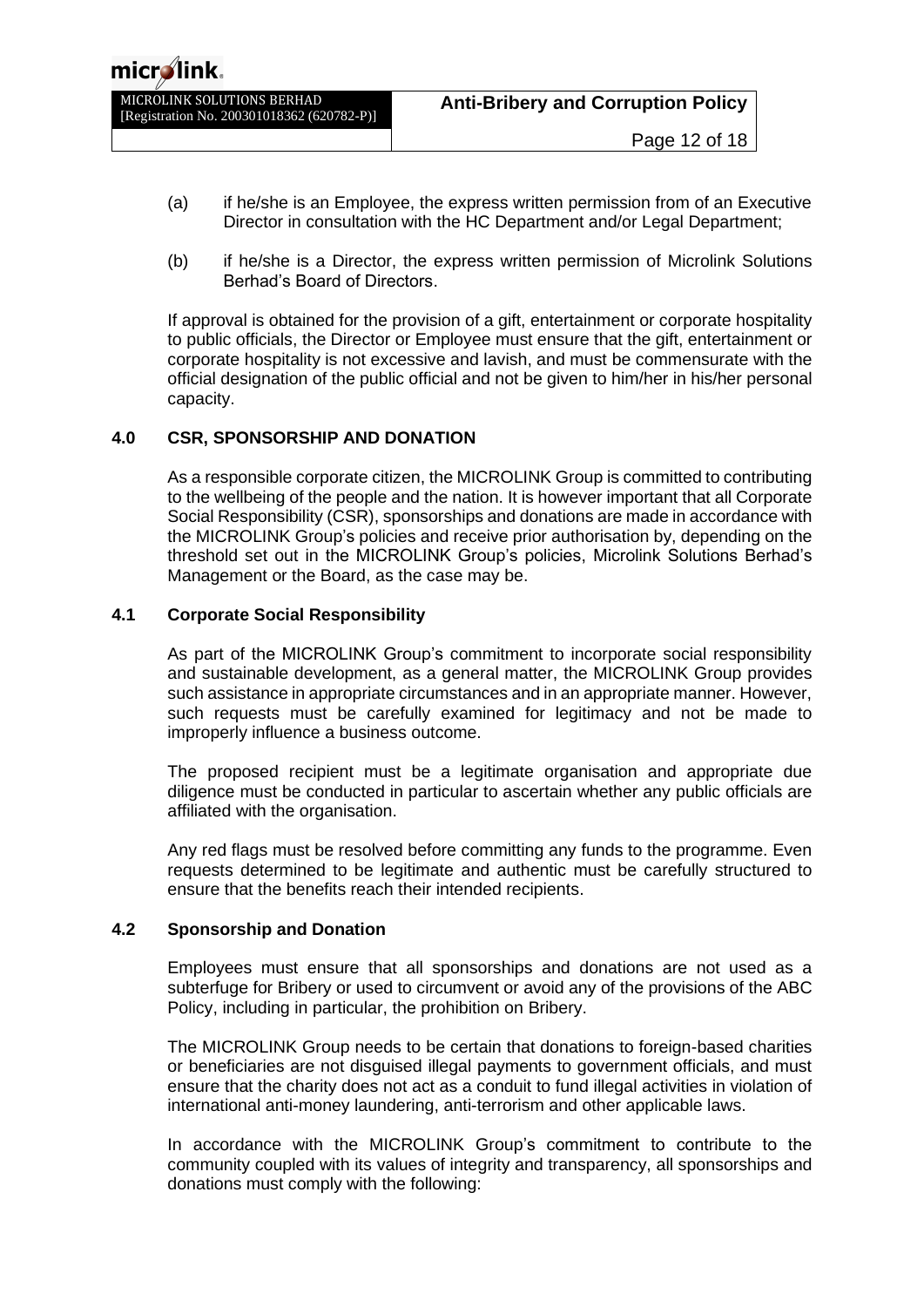## micr**∕**li

MICROLINK SOLUTIONS BERHAD [Registration No. 200301018362 (620782-P)]

- allowed by applicable laws;
- obtained all the necessary internal and external authorisations;
- be made to well-established entities having an adequate organisational structure to guarantee the proper administration of the funds;
- be accurately stated in the MICROLINK Group's accounting books and records; and
- not to be used as a means to cover up an undue payment or Bribery.

Examples of red flags to look out for are as follows:

- The proposed recipient/organisation has affiliations with a public official or their Family/Household members are involved;
- The contribution is made on behalf of a public official:
- There is a risk of a perceived improper advantage for the MICROLINK Group; and/or
- The proposed recipient is based in a high risk country, the request comes from a high risk country or the activity takes place in a high risk country.

The MICROLINK Group requires its Employees and Directors to use good judgment and common sense in assessing the requests. When in doubt, Employees and Directors should seek further advice from the Group CEO or Executive Director to determine the authenticity of such requests.

#### <span id="page-12-0"></span>**5.0 POLITICAL CONTRIBUTION**

- 5.1 The MICROLINK Group does not make or offer monetary or in-kind political contributions to political parties, political party officials or candidates for political office. The MICROLINK Group may, in very limited circumstances, make political contributions in countries where such contributions are expressly permitted under the law. The authority to approve such political contributions is with Microlink Solutions Berhad's Board of Directors. If any contribution is made, it must be permissible under applicable laws and must not be made with any promise or expectation of favourable treatment in return and must be accurately reflected in the MICROLINK Group's books and records.
- 5.2 Good faith payments to a government entity such as payments to the host country's federal treasury required by contract or law, are not prohibited, so long as they are made with due care to the government entity and not to any individual official.
- 5.3 Employees and Directors are prohibited from acting on the below without first obtaining approval from the Group CEO, the Executive Director or Microlink Solutions Berhad's Board of Directors:
	- using their position in the MICROLINK Group to try to influence any other person (whether or not employed by the MICROLINK Group) to make political contributions or to support politicians or their parties;
	- making any contribution or incurring any expenditure using the MICROLINK Group's resources to benefit any political campaign, party or politician; or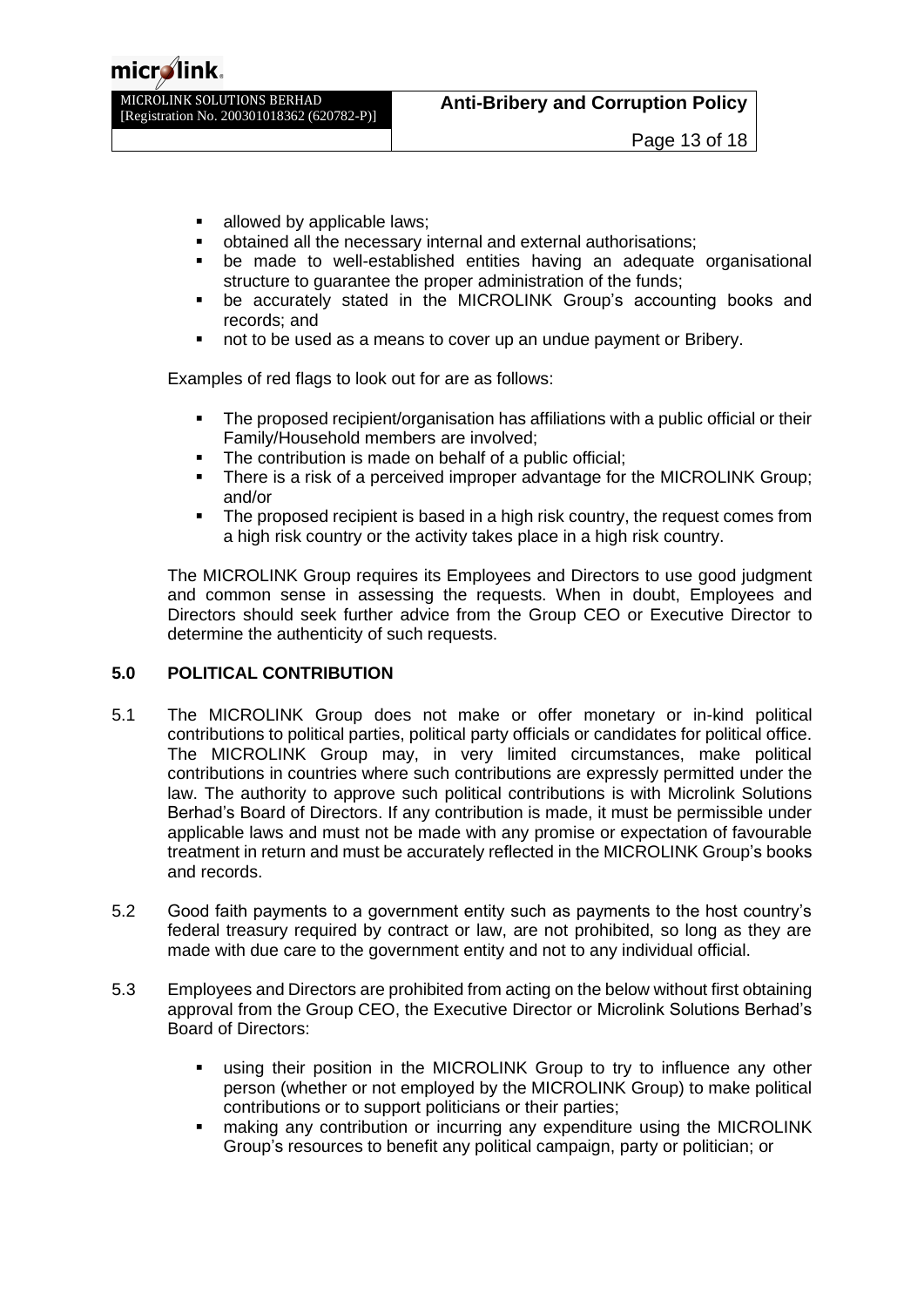| micr≸link。                                                               |                                           |
|--------------------------------------------------------------------------|-------------------------------------------|
| MICROLINK SOLUTIONS BERHAD<br>[Registration No. 200301018362 (620782-P)] | <b>Anti-Bribery and Corruption Policy</b> |
|                                                                          | Page 14 of 18                             |

using the MICROLINK Group's facilities, equipment and resources for any political campaign or party functions.

Furthermore, charitable donations may not be used as a subterfuge for prohibited political payments. Notwithstanding the foregoing, it is the MICROLINK Group's policy to engage and communicate its views and position on issues of public interest that have an important impact on the MICROLINK Group.

#### <span id="page-13-0"></span>**6.0 FACILITATION PAYMENT**

 $\Lambda$ 

- 6.1 Offering, promising or requesting Facilitation Payments is just as prohibited as actually paying or receiving Facilitation Payments. Facilitation Payments need not involve cash or other financial asset, it can be any sort of advantage with the intention to influence a person performing a routine or administrative duty or function in his/her duties.
- 6.2 The MICROLINK Group prohibits accepting or obtaining, either directly or indirectly, Facilitation Payments from any person for the benefit of the Employee or Director or for any other person who is subject to the ABC Policy. The reason underlying this prohibition is that Facilitation Payment is seen as a form of Bribery and Corruption.
- 6.3 All persons subject to the ABC Policy must not offer, promise, give, request, accept or receive anything which might reasonably be regarded as a Facilitation Payment.

#### <span id="page-13-1"></span>**7.0 MONEY LAUNDERING**

- 7.1 The MICROLINK Group strongly objects to practices related to money laundering, including dealing in the proceeds of criminal activities.
- 7.2 Money laundering is a very serious crime and the laws governing this type of crime can have extra territorial effect, i.e. the application of the law is extended beyond local borders. The penalties for breaching anti-money laundering legislations are severe and can include extradition and incarceration in foreign jurisdictions.
- 7.3 To avoid violating anti-money laundering laws, Employees are expected to always conduct due diligence on the relevant Third Party it intends to enter into a business relationship with to understand the business and background of the Third Party and to determine the origin and destination of the Third Party's money, property and services.
- 7.4 A number of initiatives can be taken to strengthen anti-money laundering governance, they include the following:
	- Adequate training and compliance programs should be conducted to ensure understanding and strict compliance to any internal anti-money laundering policies.
	- Employees frequently involved in decision making process concerning Third Parties, particularly in matters on financial transactions, should be properly acquainted with the applicable laws and regulations related to money laundering.
	- Employees should be attentive to and report suspicious behaviour by Third Parties using proper reporting channels, and in-house experts on anti-money laundering should always be consulted.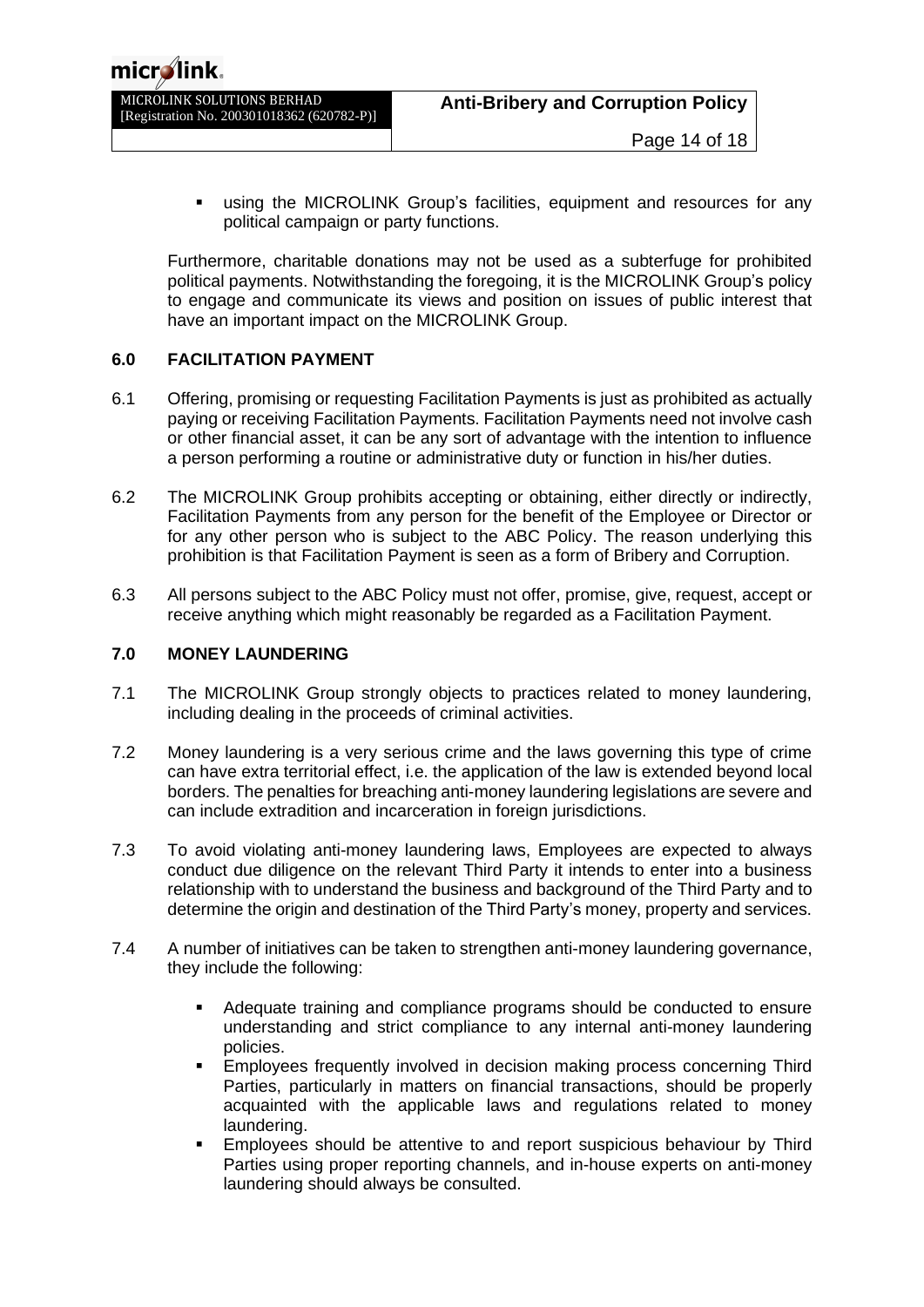MICROLINK SOLUTIONS BERHAD [Registration No. 200301018362 (620782-P)]

- Convoluted payment arrangements such as payment in cash, payment to a third party or to accounts in other countries, or requests for upfront payment for expenses or other fees, should be avoided.
- Periodic audits should be conducted and a process should be developed to follow all available accounting, record-keeping and financial reporting requirements applicable to cash and payments in connection with all transactions and contracts.

#### <span id="page-14-0"></span>**8.0 DEALING WITH THIRD PARTIES**

- 8.1 The MICROLINK Group's dealings with Third Parties must be carried out in compliance with all relevant laws and be consistent with the values and principles of the ABC Policy. As part of this commitment, all forms of Bribery and Corruption are unacceptable and will not be tolerated. The MICROLINK Group avoids dealing with any Third Party known or reasonably suspected of Corrupt practices or known or reasonably suspected to pay Bribes.
- 8.2 The MICROLINK Group expects that all Third Parties acting for or on its behalf to share the MICROLINK Group's values and ethical standards as their actions can implicate the MICROLINK Group legally and tarnish the MICROLINK Group's reputation.
- 8.3 To help ensure that the MICROLINK Group only does business with Third Parties that share the MICROLINK Group's standards of integrity, the following actions must be observed:
	- (a) Conduct due diligence to assess the integrity of the prospective Third Party which the MICROLINK Group wishes to enter into a business relationship with. The due diligence process must be conducted comprehensively with the purpose of obtaining detailed and accurate information in order to assess any actual or potential Corruption risks. Matters that may be considered during the due diligence process include:
		- The legitimacy, goodwill and corporate governance of the Third Party, including whether the Third Party has in place anti-Bribery and anti-Corruption policies and/or programmes.
		- Whether the Third Party has a history or reputation for engaging in Corrupt activities.

Upon completion of the due diligence process, all findings and results must be documented and retained. The MICROLINK Group must not enter into any business dealings with a Third Party reasonably suspected of engaging in Corruption and improper business practices until those suspicions are investigated and resolved.

- (b) All Third Parties are made aware of this ABC Policy.
- (c) Continue to be aware of and to periodically monitor the Third Parties' performance and business practices to ensure ongoing compliance. The MICROLINK Group has the right to terminate a Third Party's services in the event that the Third Party is discovered or suspected to have paid Bribes, are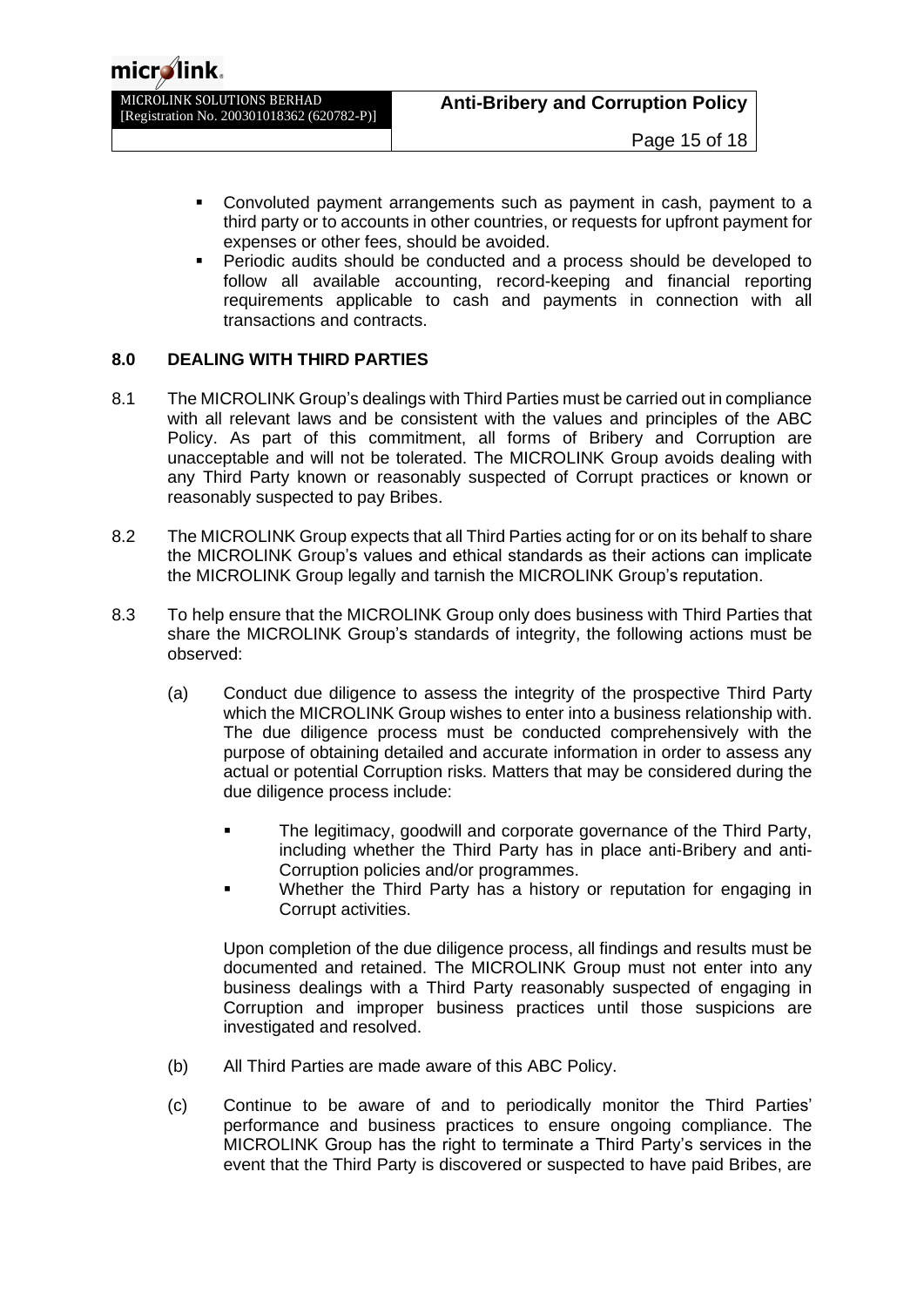or is suspected to be involved in Corrupt practices or act in a manner which is inconsistent with the ABC Policy.

- (d) All Third Parties must read and accept the MICROLINK Group's Anti-Corruption Policy for Third Parties before engaging in any dealing with the MICROLINK Group.
- (e) All commercial contracts and, where applicable, invitations to bid incorporate provisions relating to ethical business conduct, Conflict of Interest and anti-Bribery and anti-Corruption practices.
- (f) All commercial contracts between the MICROLINK Group and Third Parties incorporate a provision that parties shall comply with applicable anti-Bribery and anti-Corruption laws.
- 8.4 If at any point during the due diligence exercise or in the dealings with a Third Party, there are Conflicts of interest or red flags are raised, these warrant further investigation and must be sufficiently addressed before the engagement of the Third Party can progress. Examples of common red flags involving Third Parties include:
	- **•** The transaction involves a party known for high incidence of Corrupt payments and/or practices.
	- The Third Party has family, business or other "special" ties with government or public officials.
	- A reference check reveals a flawed background or a reputation for getting "things done" regardless of the circumstances or suggests that for a certain amount of money, the problem can be fixed.
	- The Third Party objects to anti-Bribery or anti-Corruption representations and warranties in commercial agreements or has a negative response when told of such requirements.
	- The transaction involves convoluted payment arrangements such as payment in cash, payment to a third party or to accounts in other countries, or requests for upfront payment for expenses or other fees.
	- The Third Party requires that their identity not be disclosed as part of the business transaction.
	- **•** The Third Party has inadequate credentials for the nature of the engagement, or lacks an office or an established place of business.
- 8.5 If any red flags are raised, these issues must be resolved to the reasonable satisfaction of the MICROLNK Group. If it is not possible then the MICROLINK Group has to bar/disqualify that Third Party from any future engagements with the MICROLINK Group.
- 8.6 The MICROLINK Group requires its Employees to use good judgment and common sense in assessing the integrity and ethical business practices of Third Parties and have provided the above as a guideline. Employees should seek advice from the Legal Department whenever particular questions arise relating to Third Parties that the MICROLINK Group has appointed or is considering appointing.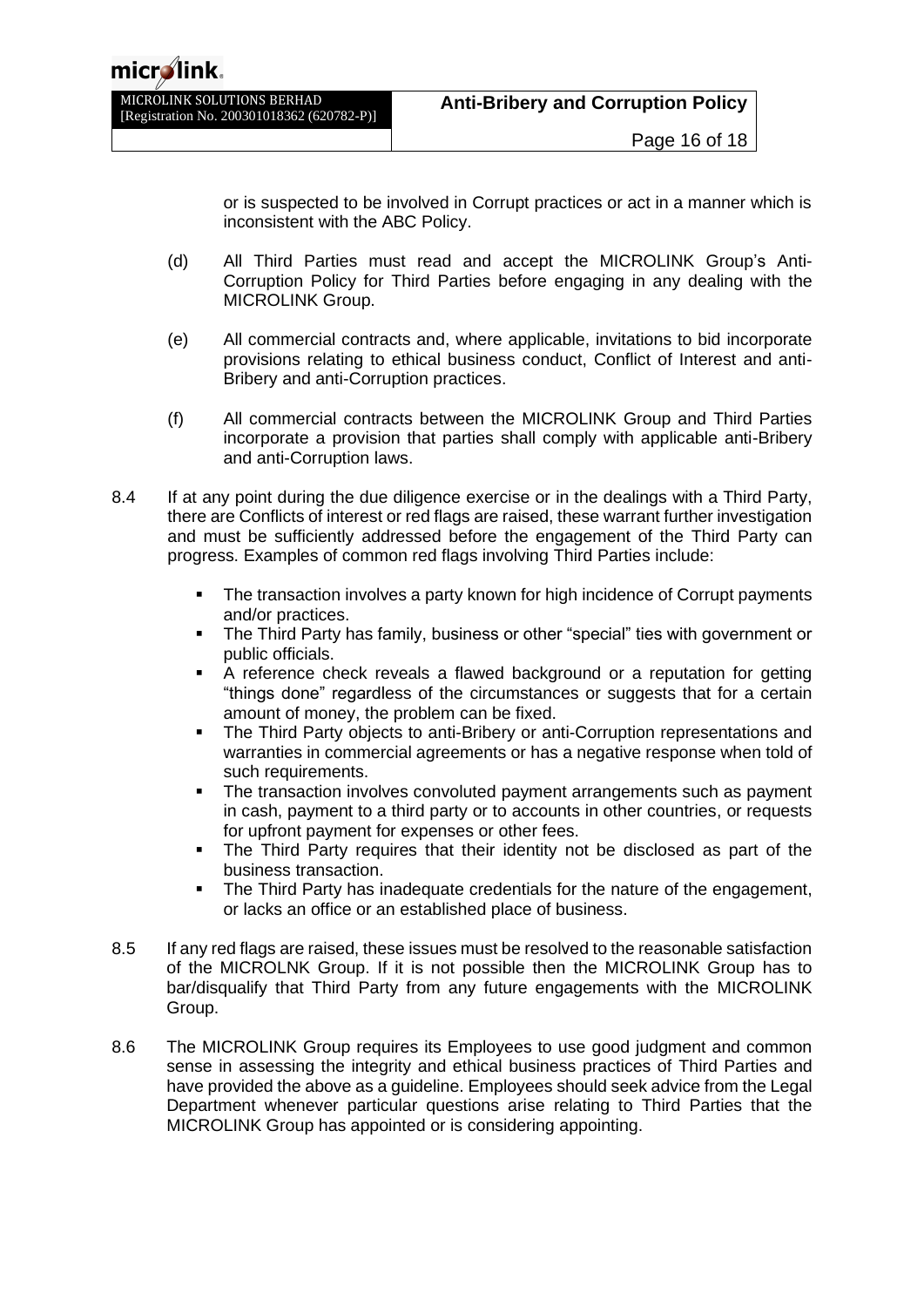#### <span id="page-16-0"></span>**9.0 CONFLICT OF INTEREST**

- 9.1 It is mandatory for all Employees to declare in writing any Conflicts of Interest, actual, potential or perceived, as soon as they are aware of it. If an Employee is in doubt whether a deal, activity or event may give rise to a Conflict of Interest, the Employee shall immediately report that deal, activity or event to his/her immediate supervisor to seek guidance. The immediate supervisor shall discuss the matter with the top management and take appropriate actions to ensure that any risk of Conflict of Interest is eliminated and record any actions taken.
- 9.2 The HC Department shall make a record of disclosed Conflicts of Interest for future references.

#### <span id="page-16-1"></span>**10.0 RECRUITMENT OF EMPLOYEES**

- 10.1 The MICROLINK Group provides equal opportunity for any qualified and competent individual to be employed by the MICROLINK Group from various multicultural and multiracial background, sourced local and internationally.
- 10.2 The recruitment of employees should be based on approved selection criteria to ensure that only the most qualified and suitable individuals are employed. This is crucial to ensure that no element of Corruption is involved in the hiring of employees.
- 10.3 Proper background checks should be conducted in order to ensure that the potential employee has not been convicted in any Bribery or Corruption cases nationally or internationally. More detailed background checks should be taken when hiring employees that would be responsible in management positions, as they would be tasked with decision making obligations.

#### <span id="page-16-2"></span>**11.0 CONSEQUENCE OF INFRINGEMENT**

- 11.1 All ABC Policy infringements and/or breaches must be reported in accordance with the MICROLINK Group's Whistleblowing Policy.
- 11.2 The person(s) receiving the report will examine the incident or report lodged and will immediately report to the Group CEO and Executive Director (if appropriate), and if necessary to the Board of Directors. For the purpose of the ABC Policy, any suspicion of Corruption should be reported immediately.
- 11.3 Any violation of the ABC Policy, associated policies or applicable laws, whether intentionally or unintentionally, may be subject to disciplinary action.
- 11.4 Employees found to be in breach of the ABC Policy will be subject to an appropriate disciplinary action, including but not limited to, written warning, demotion, withholding of salary increment of up to one (1) year, non-entitlement to commission pay-out or annual bonus, suspension or summary dismissal.
- 11.5 Trainees, interns, direct contractors, sub-contractors, agents, representatives and direct consultants found to be in breach of the ABC Policy will be subject to an appropriate disciplinary action, including but not limited to, termination.